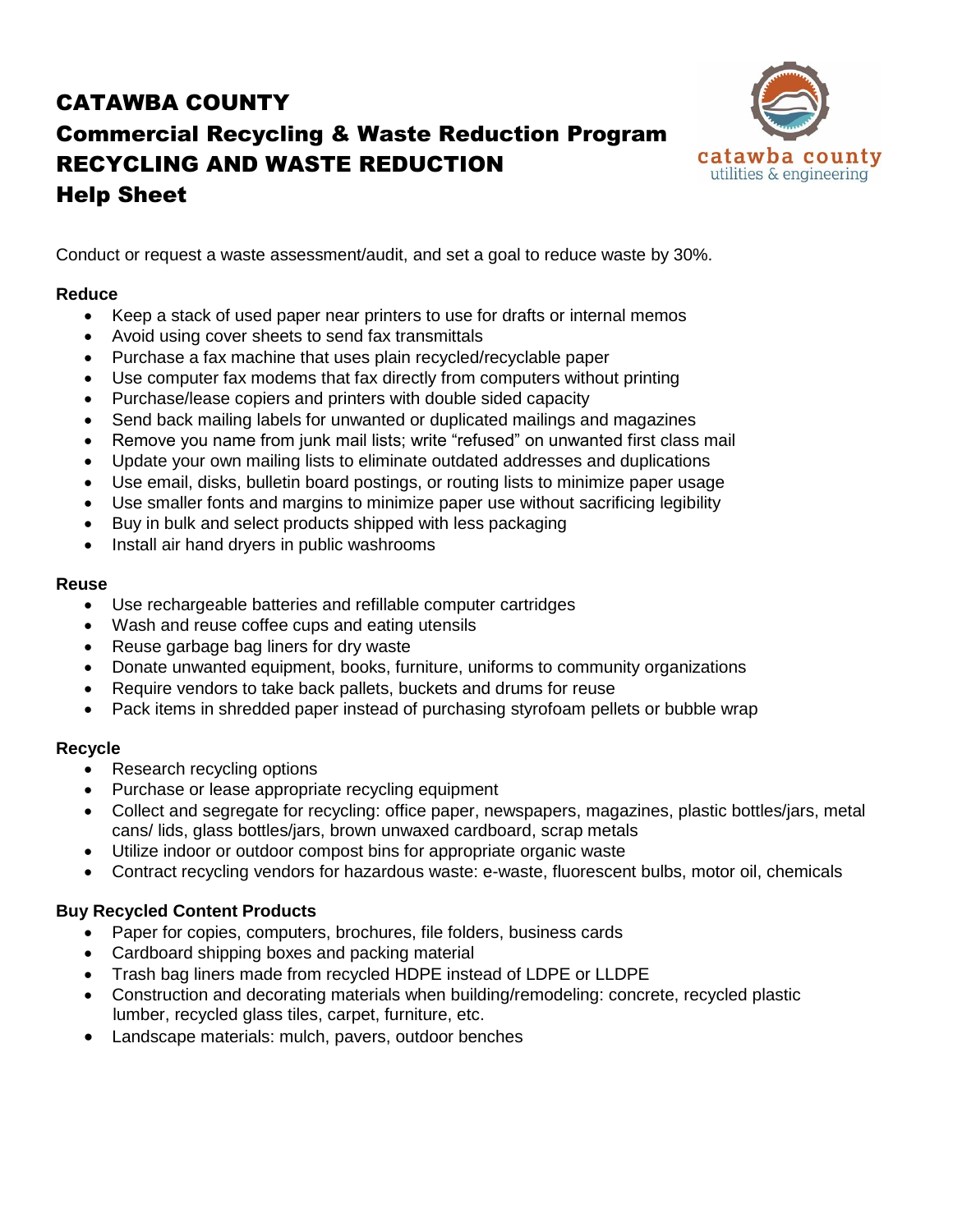## ENERGY CONSERVATION

## Help Sheet

Conduct or request an energy audit and set a goal to reduce energy use by 25%.

## **Lighting**

- Clean light fixtures and lamps to maximize output
- Use light switch signs to remind staff to turn off lights
- Turn off lights in vending machines
- Replace old facility lighting fixtures
- Convert standard bulbs to high efficiency (t8) fluorescent lamps and ballasts
- Replace incandescent bulbs with compact fluorescent bulbs
- Install dimmable ballasts to dim lights during daylight hours
- Disconnect unused ballasts in fluorescent fixtures not currently in use
- Retrofit exit signs with led's or fluorescent bulbs
- Install occupancy sensors for lighting in low occupancy areas

## **Climate Control**

- Plant native shrubs or trees near window for shade
- Set thermostat to 76 degrees to cool and 68 degrees to heat
- Use your thermostat's night setback feature
- Create a work order system to report problems that may require service
- Turn off room cooling units when the weather is cooler
- Install a programmable thermostat to control heating and air conditioning
- Insulate hot water system and pipes
- Use natural gas system instead of an electric system
- Use weather stripping to close gaps around windows and doors
- Use high intensity discharge lights instead of standard fluorescent lights for outdoor areas
- Insulate all indoor and outdoor heating and cooling pipes and ducts
- Install time switches on radiant space heaters
- Replace or supplement an a/c system with an evaporative cooler
- Use window film or shades to reduce solar heat gain during hot months
- Install double pane windows or windows with a low emission coating
- Control compressor system to ensure operation only during working hours

## **Equipment**

- Establish a routine cleaning and maintenance schedule for all equipment
- Plug equipment into time switches for automatic switch off times
- Purchase equipment with energy saving features (energy star rating of 65 or higher)

## **Water Heaters**

- Set hot water heaters to 140-150 degrees
- Drain and flush tank every 6 months to prevent scale build up and deposits
- Research and purchase more energy efficient water heating systems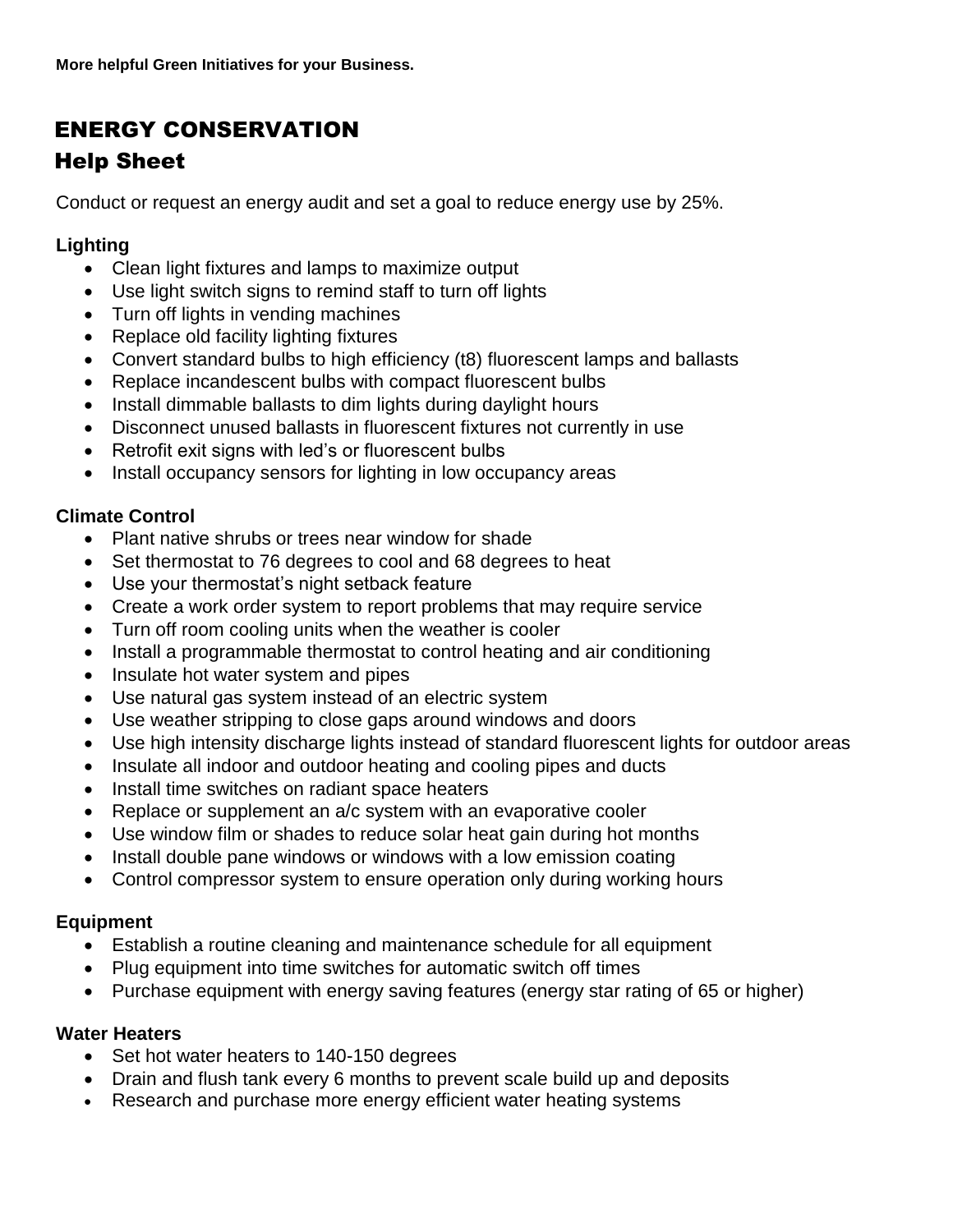# WATER CONSERVATION Help Sheet

Conduct or request an indoor/outdoor water assessment. Set a goal to reduce water usage by 15%.

**Assign** one team member to monitor water use by:

- Learning how to read the water meter
- Understanding the water bill and monitoring it monthly to detect problems
- Placing signs reminding employees to conserve water and report leaks
- Documenting water saving strategies for cleaning
- Regularly checking water system and toilet tank for leaks
- Promptly repairing leaks in toilets, faucets and pipes
- Adjusting water level in toilet tank to one inch below the overflow tube
- Adjusting urinals to 1.0 gallons per flush

#### **Install**

- Low flow lavatory faucet aerators (1.5 gpm or less)
- Ultra low flush toilets 91.6 gallons per flush max)
- Quick closing toilet flappers
- Plastic toilet dams, or plastic bags to reduce water use in nonultra flow toilets
- Additional urinals in men's restrooms to reduce the number of toilets

#### **Use**

- Dry surface cleaning methods followed by damp wiping or mopping
- High pressure, low volume cleaning equipment such as an electric cleaning machine

### **Outside**

- Leave grass clipping on mowed turf rather than disposing
- Landscape with native and drought resistant plants
- Use ground cover or mulch around plants to prevent evaporation
- Collect rainwater for watering
- Use drip devices in lieu of sprinklers
- Water in early mornings to minimize evaporation
- Alter time and duration of irrigation with the weather
- Adjust sprinklers for even coverage of grass, not pavement
- Repair defective lines and sprinkler heads